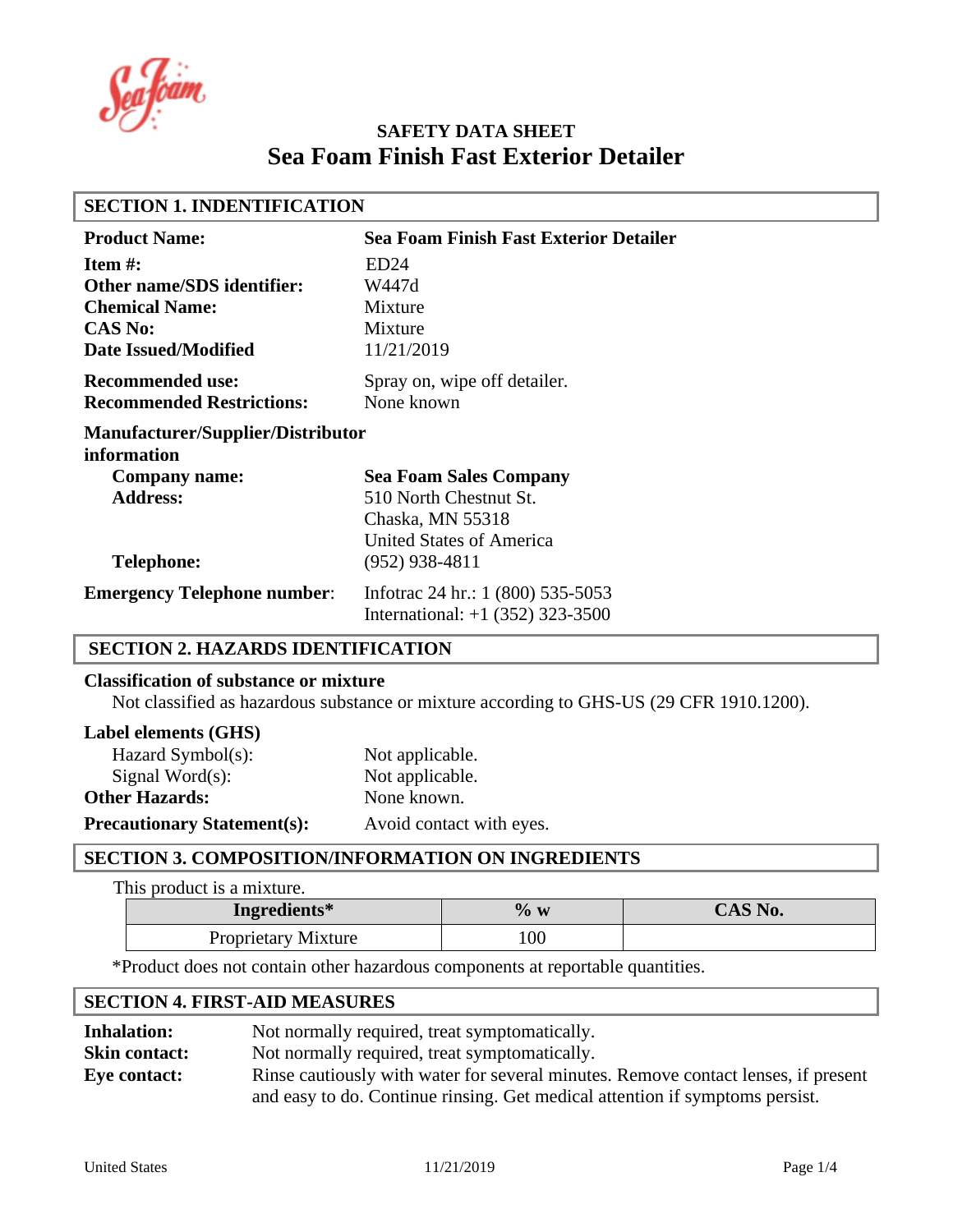**Ingestion:** Not normally required, treat symptomatically. **Most important symptoms:** Potential for eye irritation. **Indication of any immediate medical attention and special treatment needed** None known.

# **SECTION 5. FIRE FIGHTING MEASURES**

#### **Extinguishing Media**

**Suitable extinguishing media:** Product is non-combustible. Use media suitable for surrounding fire.

Unsuitable extinguishing media: None anticipated. **Special hazards arising from the substance or mixture:**

Thermal decomposition will evolve toxic and irritant vapors, including oxides of nitrogen and carbon. Advice for fire-fighters: Wear complete protective clothing.

## **SECTION 6. ACCIDENTAL RELEASE MEASURES**

# **Personal precautions, protective equipment and emergency procedures:**

Avoid contact with eyes and skin. Work under sufficient ventilation. Eliminate all ignition sources if safe to do so. Avoid breathing fume/gas/mist/vapors/spray.

#### **Environmental precautions:**

Prevent release to the environment. Prevent liquid entering sewers, basements and work pits. Collect spills.

#### **Methods and material for containment and cleaning up:**

Contain spillages with absorbent material (sand, earth, universal binder or any suitable material). Dispose of absorbed material in accordance with the regulations.

# **SECTION 7. HANDLING AND STORAGE**

#### **Precautions for safe handling:**

Avoid eye contact and wear protective clothing. Wash thoroughly after handling. Use in a well ventilated area.

#### **Conditions for safe storage, including any incompatibilities**

Store at room temperature in tightly closed containers. Prevent contact with heat and ignition sources and oxidizers.

# **SECTION 8. EXPOSURE CONTROLS/PERSONAL PROTECTION**

#### **Exposure Controls**

#### **Engineering controls**

Product is non-hazardous but proper industrial hygiene, including ready access to eyewash station, is recommended for a work-place.

## **Personal Protective equipment**

Personal protective equipment including safety glasses and nitrile gloves are recommended.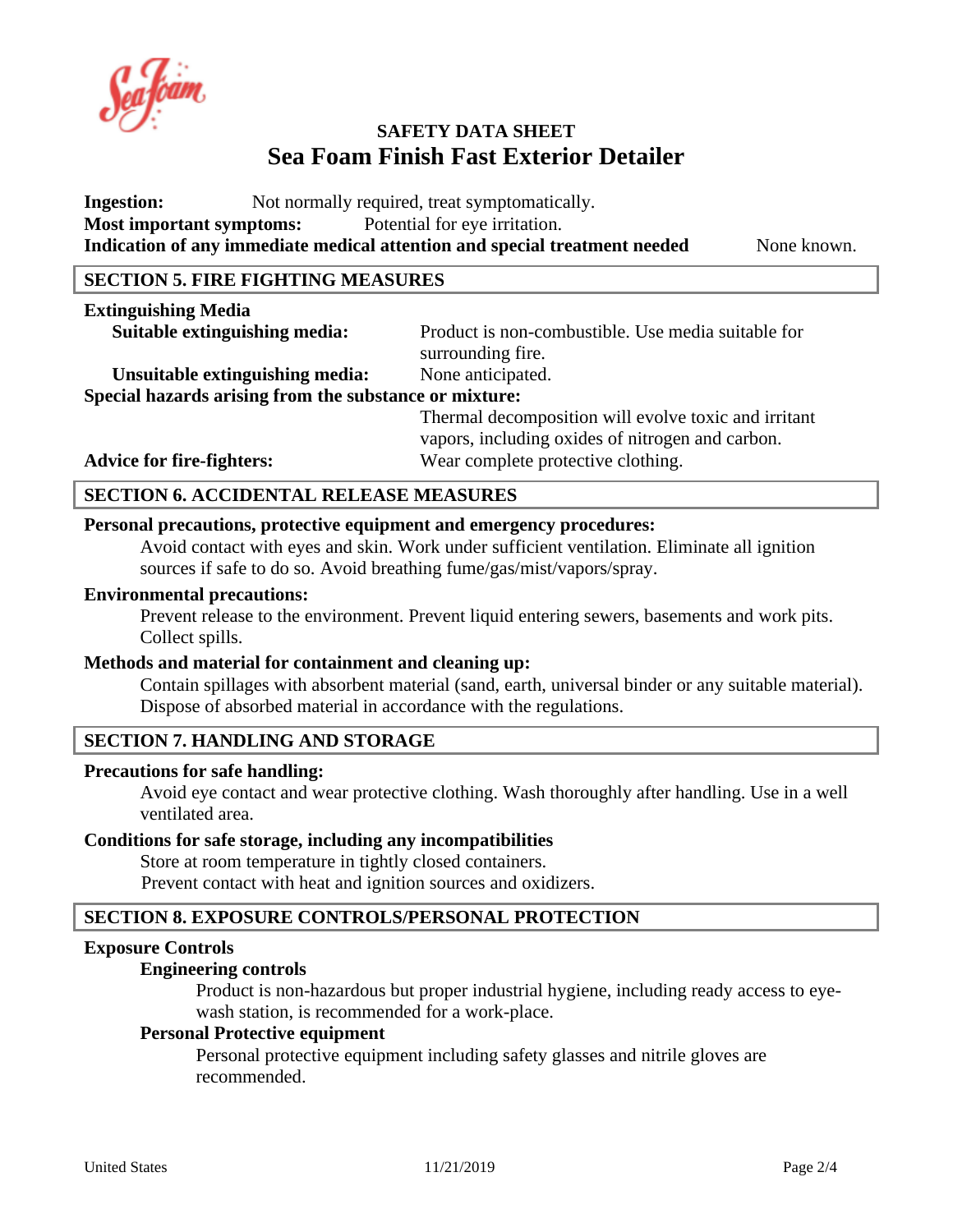a foam

| SECTION 9. PHYSICAL AND CHEMICAL PROPERTIES |                                               |
|---------------------------------------------|-----------------------------------------------|
| Appearance:                                 | Liquid.                                       |
| Odor:                                       | Fruity.                                       |
| Odor threshold:                             | Not available.                                |
| pH:                                         | $6.5 - 7.$                                    |
| <b>Melting point/freezing point:</b>        | ~32 °F (0 °C).                                |
| <b>Boiling point:</b>                       | ~212 °F (100 °C).                             |
| <b>Flash point:</b>                         | >212 °F (>100 °C).                            |
| <b>Evaporation rate:</b>                    | Not available.                                |
| <b>Flammability (solid, gas):</b>           | Not applicable.                               |
| <b>Explosive limit ranges:</b>              | Not applicable.                               |
| <b>Specific gravity:</b>                    | $1.0$ g/ml                                    |
| Vapor pressure:                             | Not available.                                |
| <b>Vapor Density:</b>                       | Not available.                                |
| <b>Density:</b>                             | $1$ mg/mL.                                    |
| <b>Solubility in water:</b>                 | Soluble/dispersible; product is mostly water. |
| <b>Viscosity:</b>                           | Water-like.                                   |
| <b>Volatile organic content:</b>            | 0.                                            |

# **SECTION 9. PHYSICAL AND CHEMICAL PROPERTIES**

## **SECTION 10. STABILITY AND REACTIVITY**

| <b>Reactivity:</b>                         | Not classified as a reactivity hazard.                       |
|--------------------------------------------|--------------------------------------------------------------|
| <b>Chemical stability:</b>                 | Stable under normal condition.                               |
| <b>Possibility of hazardous reactions:</b> | None known.                                                  |
| <b>Conditions to avoid:</b>                | Extreme heat and strong oxidizing agents.                    |
| Incompatible materials:                    | None known.                                                  |
| <b>Hazardous decomposition products:</b>   | Thermal decomposition will release formaldehyde, and         |
|                                            | oxides or carbon and nitrogen, which are toxic and irritant. |

# **SECTION 11. TOXICOLOGICAL INFORMATION**

The toxicological effects of this product has not been tested. The information below has been compiled from the data reported for the individual components. Component(s) of the product is/are known to cause eye damage/irritation and their long term exposure may cause skin irritation. No component of the product is classified as acutely toxic or carcinogenic.

# **SECTION 12. ECOLOGICAL INFORMATION**

The ecological effects of this product has not been tested. Product is not expected to bio-accumulate or to cause severe environmental harm because no component of the product is known to bio-accumulate or to cause any severe environmental harm.

# **SECTION 13. DISPOSAL CONSIDERATIONS**